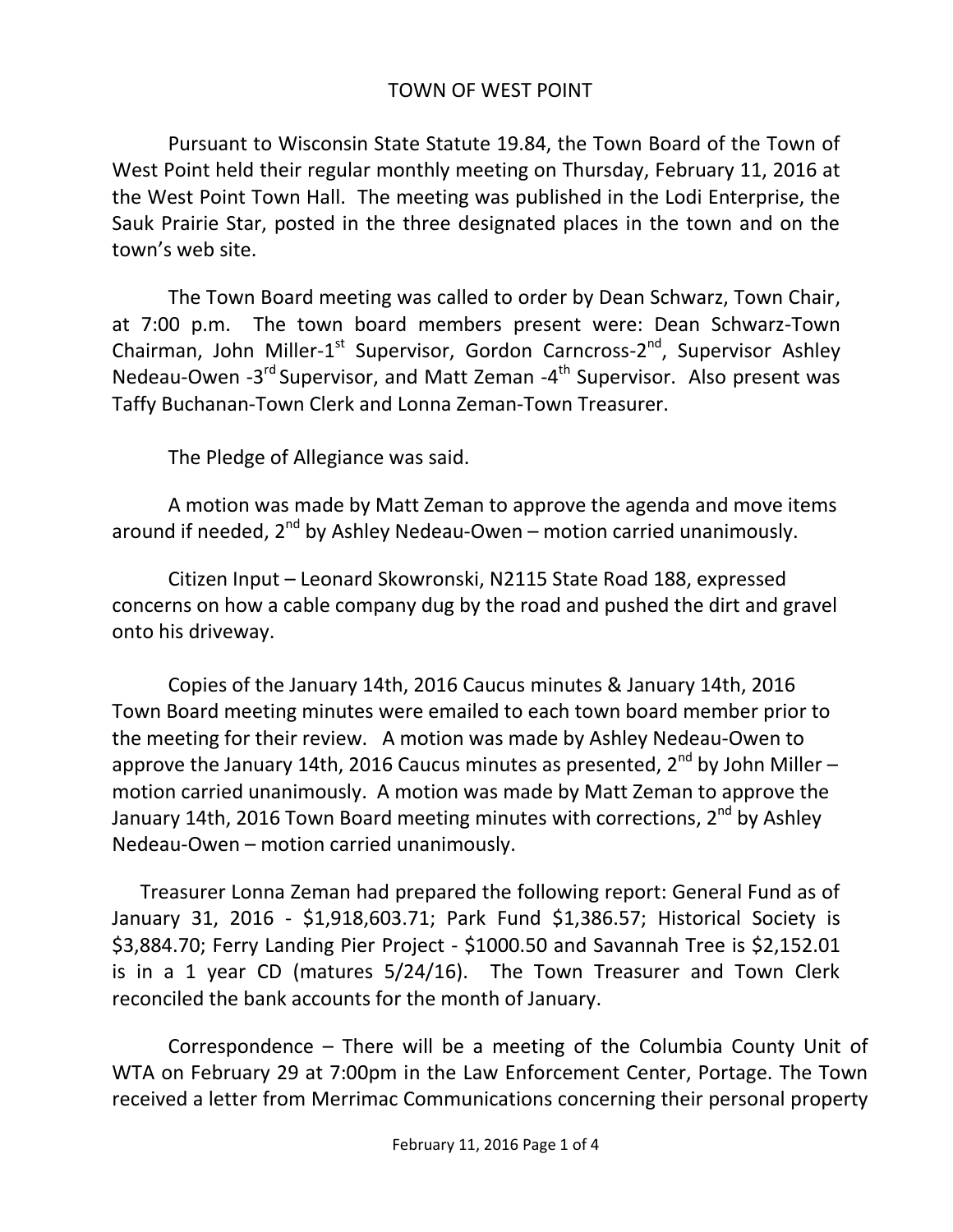taxes. Columbia County Planning & Zoning will be having a public hearing on March 1<sup>st</sup> concerning the Kruchten property and the Davis Brother property. Roberta Arnold sent a letter to the Town suggesting the Town look into forming a joint police department serving the Town of West Point, Town of Lodi, and City of Lodi.

The bills were reviewed by each town board member prior to the town board meeting. A copy of the bills, deposits, budget for 2016 were given to each town board member for their information. A motion was made by John Miller to pay the bills as presented,  $2^{nd}$  by Ashley Nedeau-Owen - motion carried unanimously.

Tim and Daci Pfeil owners of parcels #11040-13 & #11040-19.03 on Lake Drive requested a 2-lot land division through a CSM and rezoning of their property. A motion was made by Matt Zeman to approve the CSM subject to the deed covenants suggested by the Town Attorney,  $2^{nd}$  by Ashley Nedeau-Owen – motion carried unanimously. A motion was made by Matt Zeman to recommend to Columbia County that the new Lot 1 be rezoned from A-1 to R-1 and the new Lot 2 be rezoned to A-1 with A-4 overlay,  $2^{nd}$  by John Miller – motion carried unanimously. A motion was made by Matt Zeman to amend the Future Land Use Map in the Town's Comprehensive Plan to show Lot 2 as Ag and Lot 1 as residential and to recommend to Columbia County their Comprehensive Plan be amended to be consistent with the Town of West Point's Comprehensive Plan, 2<sup>nd</sup> by Ashley Nedeau-Owen – motion carried unanimously.

Raine Gardiner, MSA, will bring new designs for pier for the Ferry Landing at the March meeting.

The transfer site workers have requested a raise of at least \$2.00 to \$3.00 per hour from Columbia County; the County gave each of them a \$1.00 per hour raise. Greg Kaminski, Columbia County Solid Waste Director, attended the Town meeting and stated if the Town wanted to take over as the employers of the Transfer Site workers he would redo the contract and take out the cost to the Town to pay the workers, including a raise, workers comp, and employer taxes. The Town needs to check with the Town Attorney to see if the Town electors need to vote on having Town employees. A motion was made by Ashley Nedeau-Owen to have the Town take the responsibility of the Transfer Site employees from Columbia County at \$13.00 per hour after the Town talks to the Town Attorney and to renegotiate the contract with Columbia County for the solid waste,  $2^{nd}$  by John Miller – motion carried unanimously.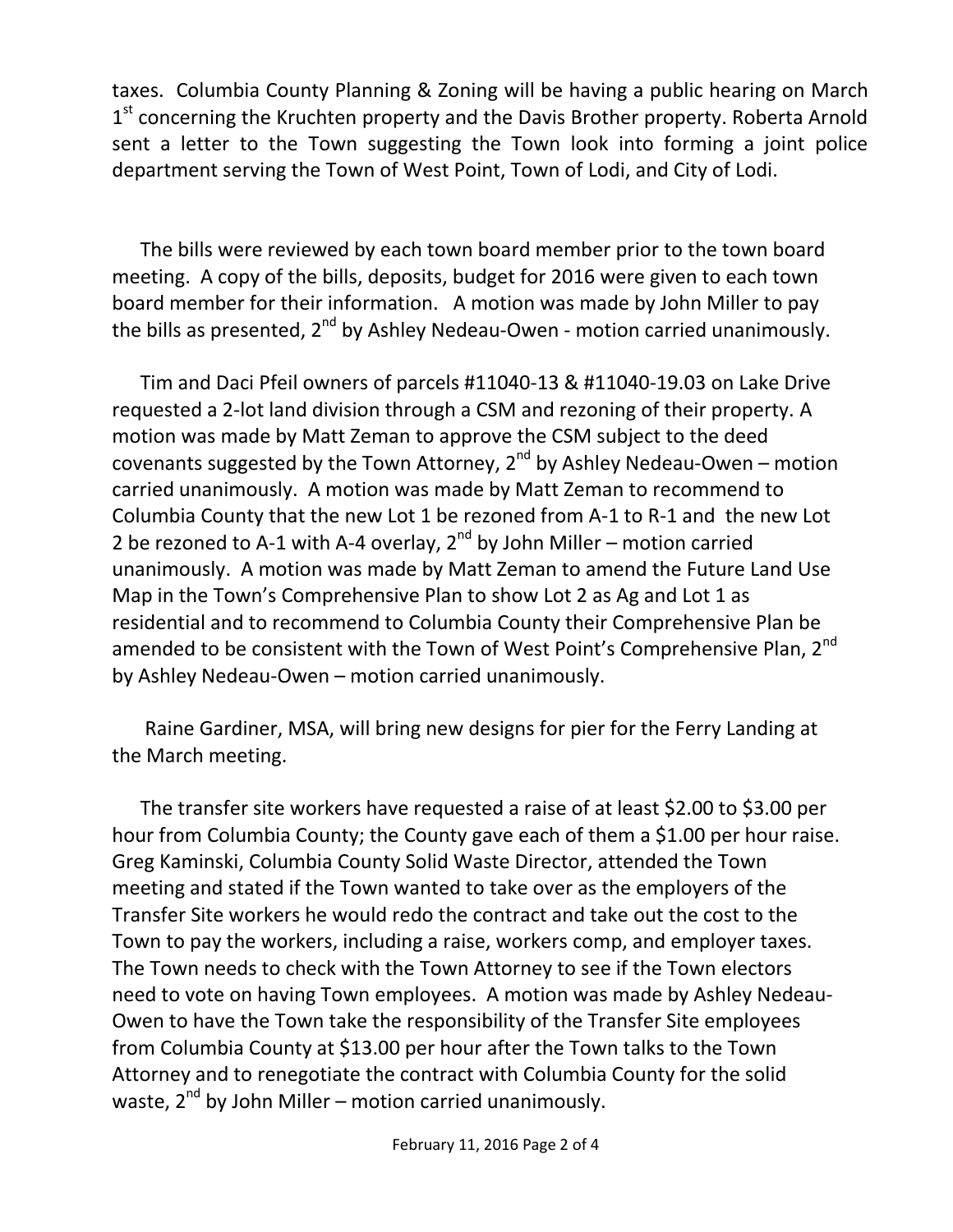A motion was made by John Miller to renew the Cropland Contract for east of the Town Hall with Howard Hartman for 3 years with a soil test to be performed, 2<sup>nd</sup> by Matt Zeman – motion carried unanimously.

A motion was made by Dean Schwarz for the Chairman to look at the Joint Lodi Fire and Ambulance agreement and have the discussion of the City of Lodi not paying there portion of the Fire / Ambulance budget be on the Joint Meeting this fall,  $2^{nd}$  by Matt Zeman – motion carried unanimously.

The Town received an "offer to purchase" for the spite strip on Fjord Road. A motion was made by Gordon Carncross to postpone until we find out more information on the future plans,  $2^{nd}$  by John Miller – motion carried unanimously.

 The Town has been looking into buying signs acknowledging the West Point AEA participants. A motion was made by Dean Schwarz to order 6 double sided AEA signs from Bernie Poff and the Town will not provide the posts to the farmers,  $2^{nd}$  by Matt Zeman – yes 3; no 0; abstain 2 – motion carried.

A motion was made by Dean Schwarz to order 6 single sided "Welcome to West Point" signs from Bernie Poff,  $2^{nd}$  by John Miller –motion carried unanimously.

A motion was made by Dean Schwarz to contact Jon Ballweg about the brushing being done by Columbia County,  $2^{nd}$  by Matt Zeman – motion carried unanimously.

Reports:

Town Park Committee –no report

Lodi Fire Commission – no report

 Sauk Fire District – Ashley Nedeau-Owen reported he was not able to attend the last meeting but they had talked about needing a building to store equipment and they are working on an agreement for fighting fires at Ho-Chunk.

Plan Commission – Gordon Carncross reported the Plan Commission recommended for approval for the land division and rezoning for the Pfeil